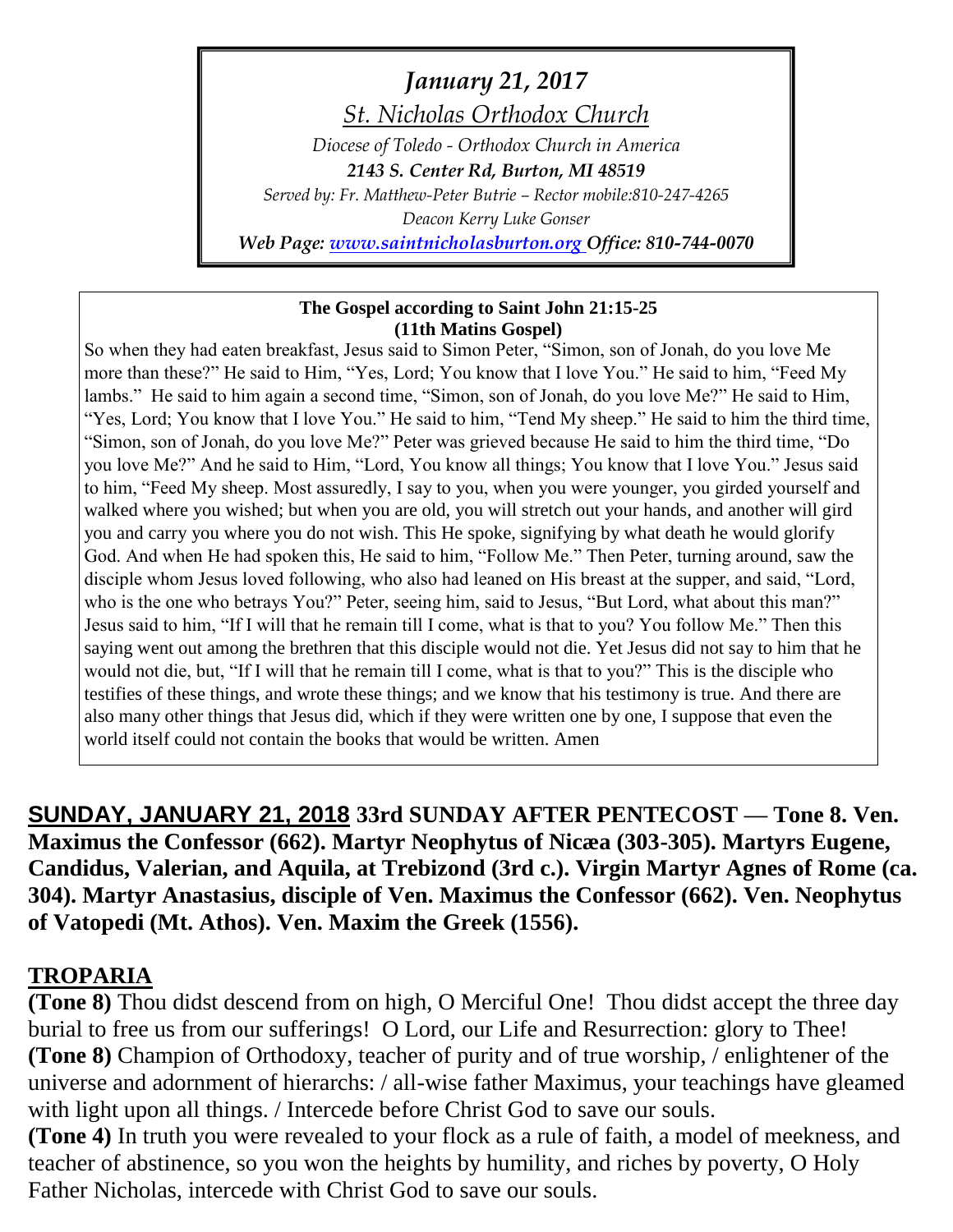## **KONTAKION**

**(Tone 1)** By Thy Nativity Thou didst sanctify the Virgin's womb! And didst bless Simeon's hands, O Christ God. Now Thou hast come and saved us through love. Grant peace to all Orthodox Christians, O only Lover of Man!

## *The Prokeimenon in the Eighth Tone:* **Pray and make your vows / before the Lord our God!**

*v.* **In Judah God is known; His name is great in Israel.**

# **THE READING FROM THE FIRST EPISTLE OF THE HOLY APOSTLE PAUL TO**

**TIMOTHY (4:9-15)** *Timothy, my son:* The saying is sure and worthy of full acceptance. For to this end we toil and strive, because we have our hope set on the living God, who is the Savior of all men, especially of those who believe. Command and teach these things. Let no one despise your youth, but set the believers an example in speech and conduct, in love, in faith, in purity. Till I come, attend to the public reading of scripture, to preaching, to teaching. Do not neglect the gift you have, which was given you by prophetic utterance when the council of elders laid their hands upon you. Practice these duties; devote yourself to them, so that all may see your progress.

## *Alleluia, Tone 8*

- *v.* **Come let us rejoice in the Lord! Let us make a joyful noise to God our Savior!**
- *v.* **Let us come before His face with thanksgiving; let us make a joyful noise to Him with songs of praise!**

## **THE HOLY GOSPEL ACCORDING TO SAINT LUKE (19:1-10)**

At that time Jesus entered Jericho and was passing through. And there was a man named Zacchaeus; he was a chief tax collector, and rich. And he sought to see who Jesus was, but could not, on account of the crowd, because he was small of stature. So he ran on ahead and climbed up into a sycamore tree to see him, for he was to pass that way. when Jesus came to the place, he looked up and said to him, "Zacchaeus, make haste and come down; for I must stay at your house today." So he made haste and came down, and received him joyfully. And when they saw it they all murmured, "He has gone in to be the guest of a man who is a sinner." And Zacchaeus stood and said to the Lord, "Behold, Lord, the half of my goods I give to the poor; and if I have defrauded any one of anything, I restore it fourfold." And Jesus said to him, "Today salvation has come to this house, since he also is a son of Abraham. For the Son of man came to seek and to save the lost."

## **COMMUNION HYMN**

Praise the Lord from the heavens, praise Him in the highest! Alleluia! Alleluia! Alleluia! **Saint Ammonas**

"Without [love], as the Apostle says, even if we spoke with the languages of the Angels, and had all the right faith, and moved mountains, and gave all we have to the poor, and gave the body to martyrdom, we would gain nothing. But perhaps you would say, 'and how can one give all that one has to the poor, if one doesn't have love, for mercy is love'? Mercy is not perfect love, but only a part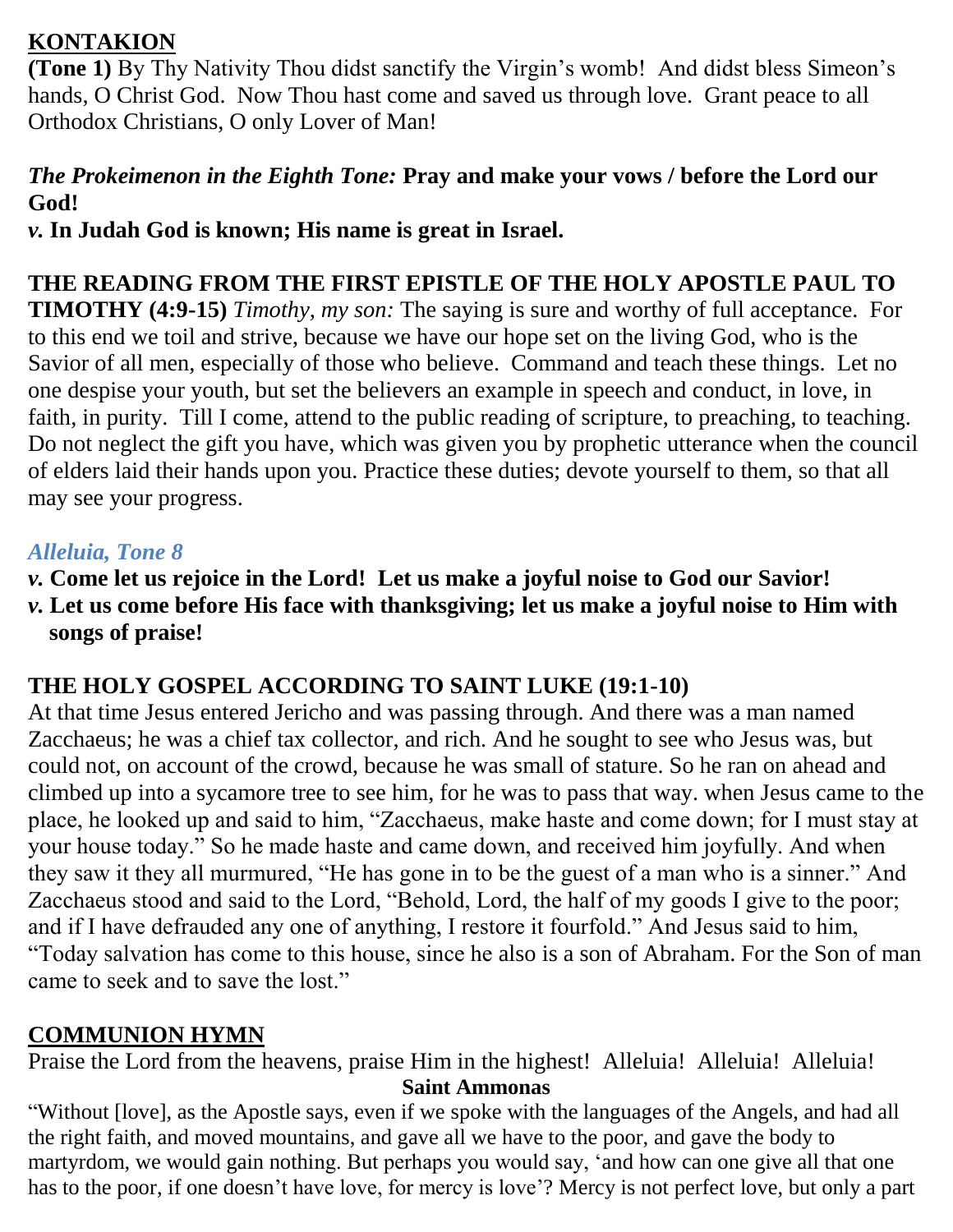of love. Many show mercy to others, and others they wrong, to others they show hospitality, against others they remember evil, some they shelter, others they abuse, have compassion on strangers, and hate their own. Therefore this is not love, it is not, for love does not hate anyone, does not reprove anyone, does not condemn anyone, does not grieve anyone, does not denigrate anyone, neither believer, nor non-believer, nor stranger, nor sinner, nor fornicator, nor the impure, but rather it loves even more the sinners, and the weak, and the careless, and is in pain for them, and grieves, and cries, and suffers with the wicked and sinner more than with the righteous, imitating Christ, Who called the sinners and ate and drank with them. For this, showing what the love for others is, He taught saying: 'Be good and have pity, like our Father Who is in heaven!' And even as He sends rain over the evil and the good, and makes the sun rise over the righteous and unrighteous, so the one who truly has love loves all, has mercy on all, and prays for all."

January 21, 2018

ခရွို့က ခရွိက ခရွိက သို့သော သို့သည်။ ခရွိက ခရွိက ခရွိက ခရွိက သို့သည်။ သို့သည်။ ခရွိက ခရွိက ခရွိက

#### **CANDLE INTENTIONS FOR THE HEALTH AND BLESSINGS OF**

Health~Hailey Paul Gabriel Paul Gabriel Paul Tom Branoff Linda Branoff Linda Branoff Linda Branoff Linda Branoff Linda Branoff Linda Branoff Linda Branoff Linda Branoff Linda Branoff Linda Branoff Linda Branoff Linda Branoff Linda Branoff Linda Branoff Linda Branoff Fr. Tom, Fr. Dimitri, Deacon Anthony, Reggie, Allen, Deborah, Joann, Gloria, Luba, Kosta, Jimmy, Laurie, David, Helen, Anna, Walt, Zina, Vladimir, Nicolai, Dorothy, Michael, Nicolai, Allison, Stojan, Mira, Bosa, Jeanette, Nicholas, Margaret, Joseph, Gladys, Ted, Marlene, my family and friends Joe Tome Special Intention Joe Tome Helen Popoff, Anna Branoff & Alex Popoff Alex Annual Alex & Magda Popoff Health & safety for Father Matthew & Bishop Alexander on their trip to Mt. Athos The Jernigans Chris, Heather, Raegan, Jeremy, Teri, Hayden, Nadja, Sean & Auden Lucy Hogg Health & Blessing: Zina & Walt Pyatenko, Anna Branoff, Gloria Zelenko, Nick Maxim, Nik Evanenko, Helen Popoff, Popadia Amanda & new born Benjamin, Sebastian & Fr. Esteban Adams family Happy Birthday Fr. Dn. Kerry Luke! God bless you & grant you many healthy, happy years! St. Nicholas Parish

#### **CANDLE INTENTIONS FOR BLESSED REPOSE**

Peter Popoff & John Naum Alex & Magda Popoff Sam Panoff, John Panoff & Aunt Patsy~Memory Eternal! Adams family

# ခရွိပြော ခရွိပြော ခရွိပြော ခရိုက် ခရိုက် ခရိုက် ခရိုက် ခရိုက် ခရိုက် ခရိုက် ခရိုက် ခရိုက် ခရိုက် ခရိုက်

**WELCOME** to all our friends and visitors. A special welcome to Fr. Joshua Genig, Matushka Abigail and their family. Fr. Joshua is attached to St. Innocent Orthodox Church in Redford.

 **COFFEE, DONUTS & PASTRIES** are being provided today by the Bakousidis & Yosheff families in memory of Kostas Papalazarou. Call or email the parish office, as well as signing up, if you'd like to sponsor the donuts and/or coffee.

**GOD GRANT MANY YEARS** to the newborn Benjamin Elias Vázquez, son of Popadia Amanda and Fr. Esteban, brother of Sebastián. Baby Benjamin was born on Monday, 15 January. Mother and baby are both at home.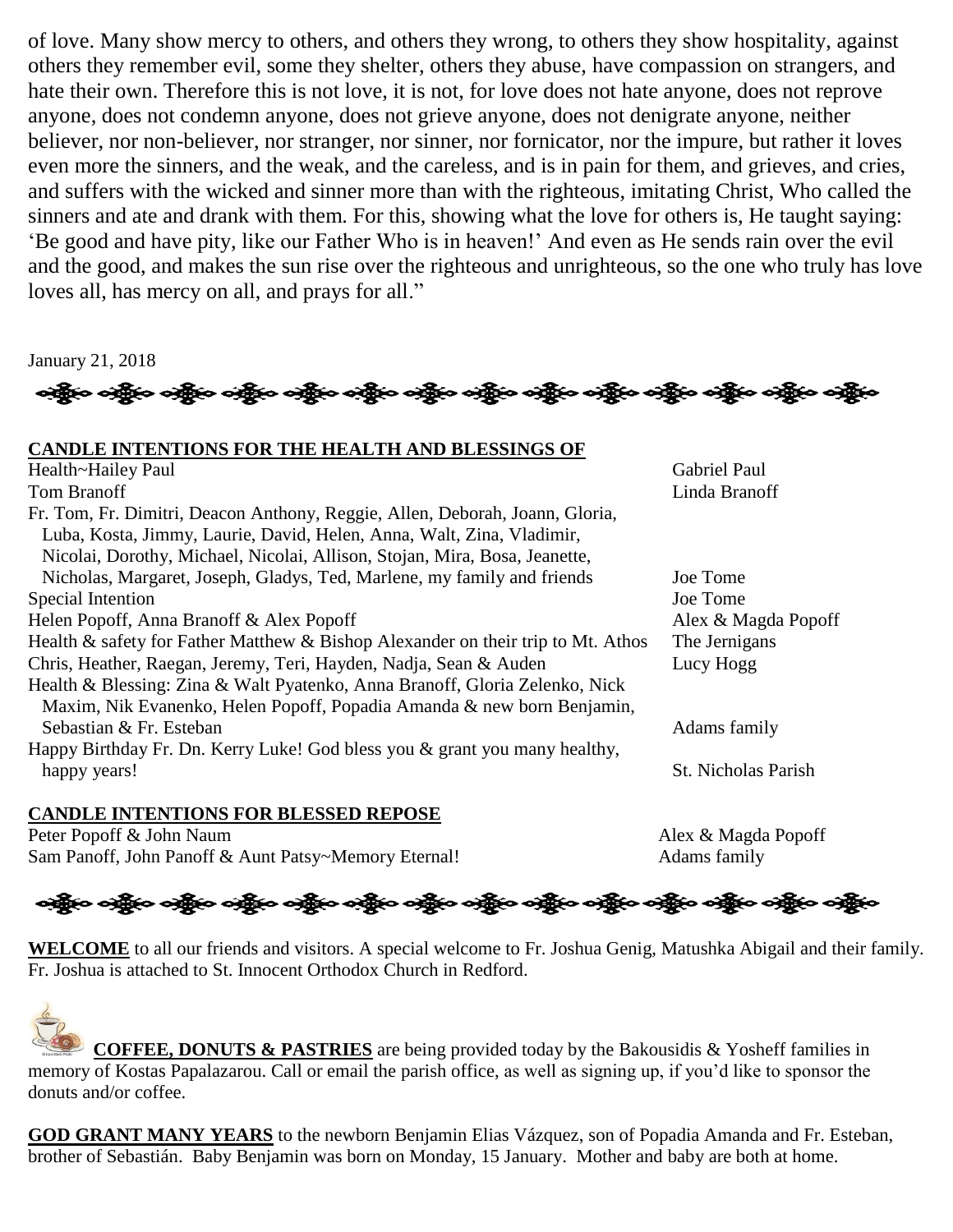### **OUR CHARITY MINISTRIES**

**HOPE IN A BOX** is collecting Toilet Paper for the month of January. Place the items in the blue box in the hall. Catholic Charities Community Closet will distribute the items.

**FOOD DRIVE** Place non-perishable food items in the other blue box in the hall

**HOUSE BLESSINGS** will continue until February 18. Forms are located at the candle stand or call the parish office to make an appointment.

**YEAR END STATEMENTS** are ready to be picked up in the parish hall.

**2018 PLEDGE CARDS** Please fill out and sign your pledge card even if you don't know the amount of your pledge yet. To be considered a voting member at St. Nicholas you must return a signed pledge card and receive Holy Confession and Holy Communion at a minimum of once per year (OCA Statute, Article XII, Section 5, d.)

**2018 OFFERING ENVELOPES** are ready to be picked up in the parish hall. If you give regularly (whether or not you filled out a pledge card) it's a tremendous help if you use the numbered envelopes. Please check to see if you have a box with your name on it, even if you marked No on your pledge card for them. If you do not see envelopes with your name on them and did request them, let Marcia know so that she can get envelopes for you



**VOLUNTEERS ARE NEEDED** to take down the indoor & outdoor Christmas decorations on Saturday, February 3 at 10 am.

## **LENTEN YOUTH RETREAT March 9, 10, & 11 at Dormition Monastery**. For details, see Matushka Lisa.

## **Weekly Schedule:**

**Thursday, Jan 25**

6 to 8 pm Segment from the movie "Becoming Truly Human" at St. George

### **Saturday, Jan 27**

5 pm Vespers

### **Sunday, Jan 28**

| $9:30 \text{ am}$ | Third Hour           |
|-------------------|----------------------|
| $10 \text{ am}$   | Divine Liturgy       |
|                   | <b>Church School</b> |

### *Offerings for the week January 14, 2018*

| Weekly Offerings                         | \$1,162.00     |
|------------------------------------------|----------------|
| <b>Estimated Average Weekly Expenses</b> | \$4,034.03     |
|                                          | $-$ \$2,872.03 |

*67 people were in attendance on Sunday, January 14, 2018*